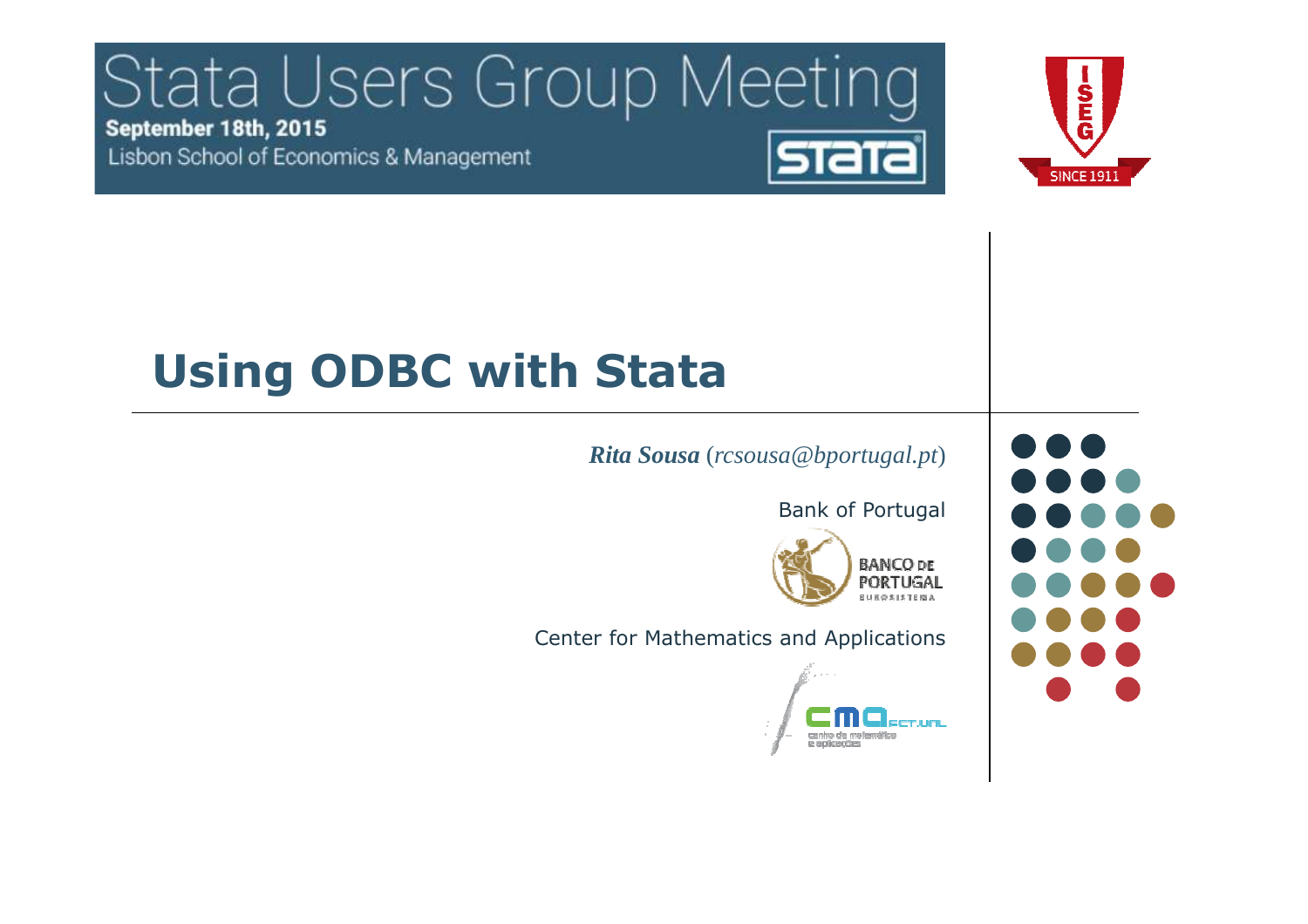#### **Summary**



- $\frac{1}{2}$ Introduction
- $\frac{1}{2}$ ODBC Support
- $\frac{1}{2}$ Configuring ODBC
- $\sigma_{\rm eff}^{\rm R}$ ODBC in Stata
- $\frac{1}{2}$ Loading data
- \* Practical Example
- $\frac{1}{2}$ Useful Tips
- Final Remarks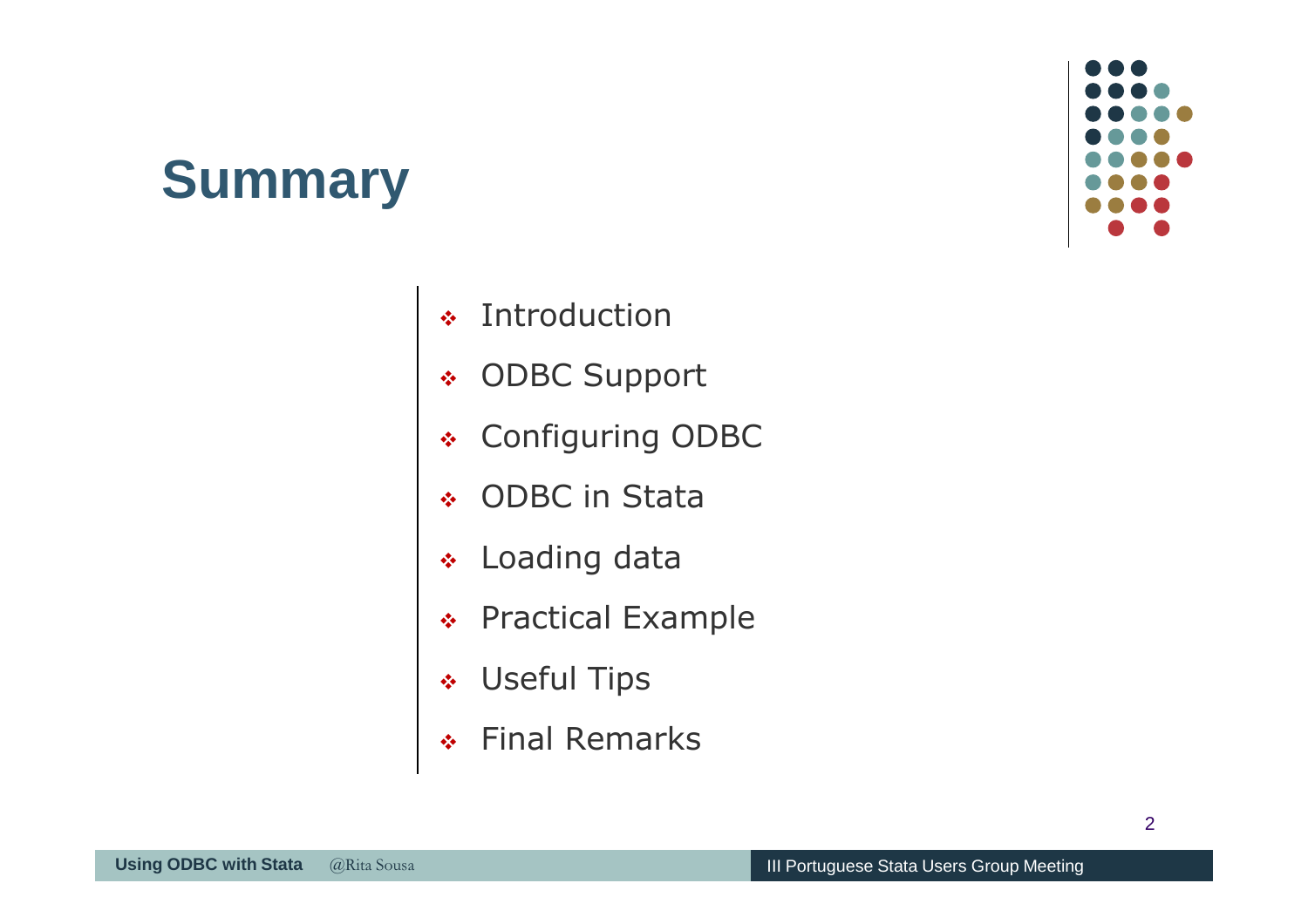#### **Introduction**



- Open DataBase Connectivity (ODBC) is <sup>a</sup> standardized set of function calls that can be used to access data stored in database management systems.
- Stata's **odbc** command allows us to load, write, and viewdata from ODBC sources.
- In my presentation I want to show you how to deal with large databases using the ODBC resources.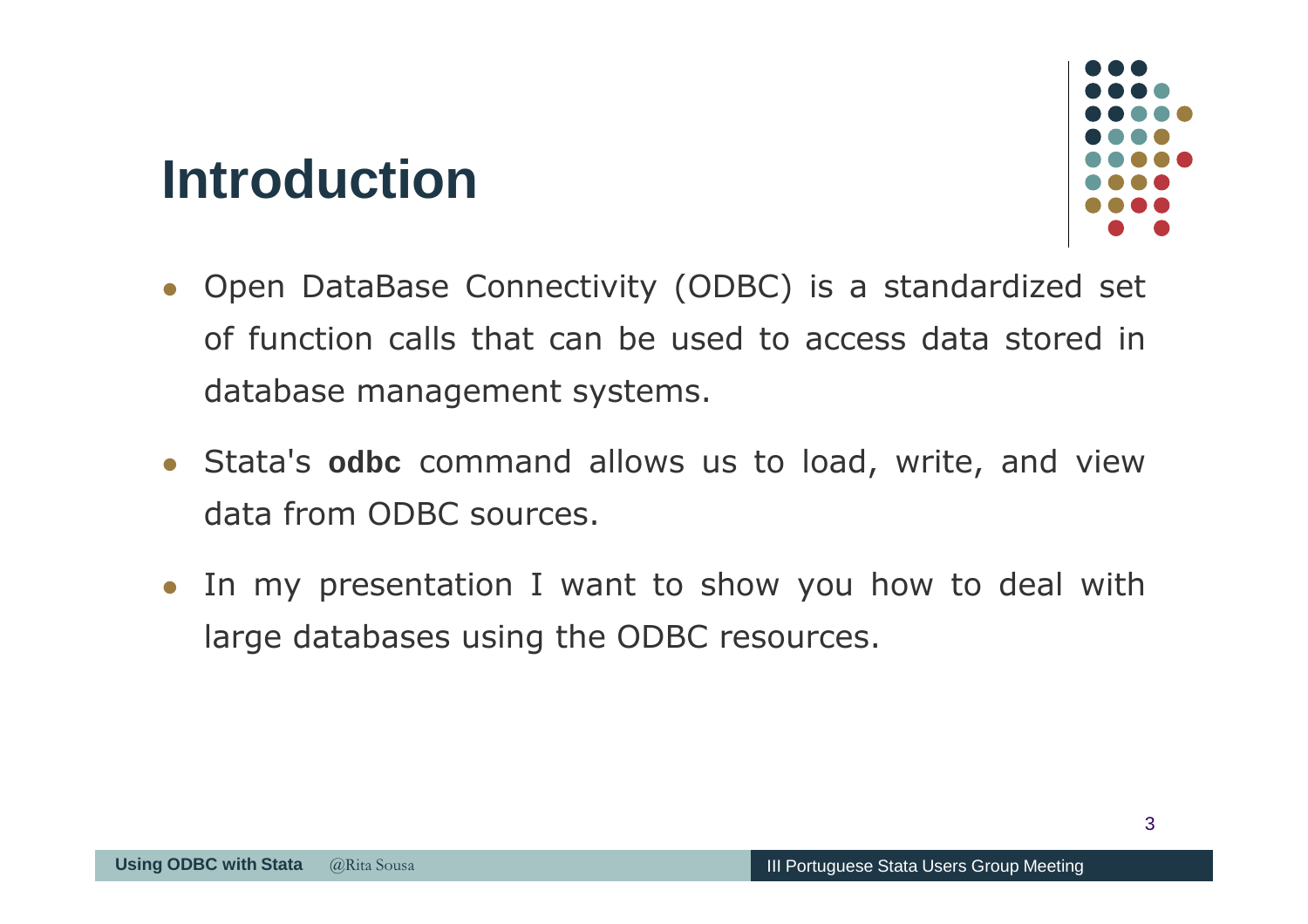### **ODBC Support**



- Import data from any ODBC data source, such as Oracle, SQL Server, Access, Excel, MySQL, and DB2.
- Export data to new or existing ODBC tables
- Execute custom SQL commands -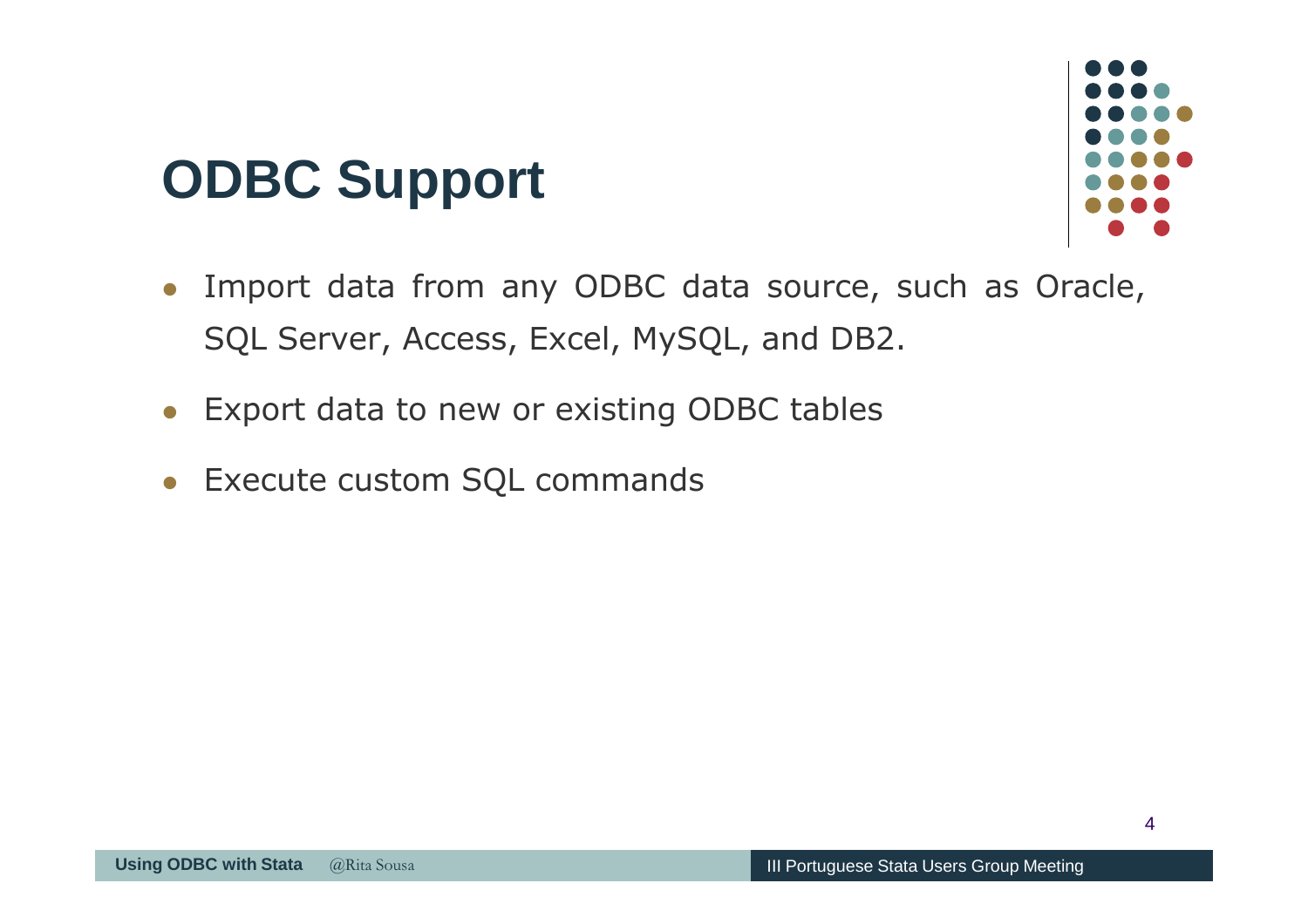

- Before you start using the **odbc** command in Stata, you must first set up <sup>a</sup> data source name (DSN) in the ODBC Data Source Administrator.
	- **1.** Select **Control Panel**
	- **2.** Select **System and Security** in the Control Panel
	- **3.** Next select **Administrative Tools**
	- **4.** Double-click on **Data Sources (ODBC)** to open the ODBC Data Source Administrator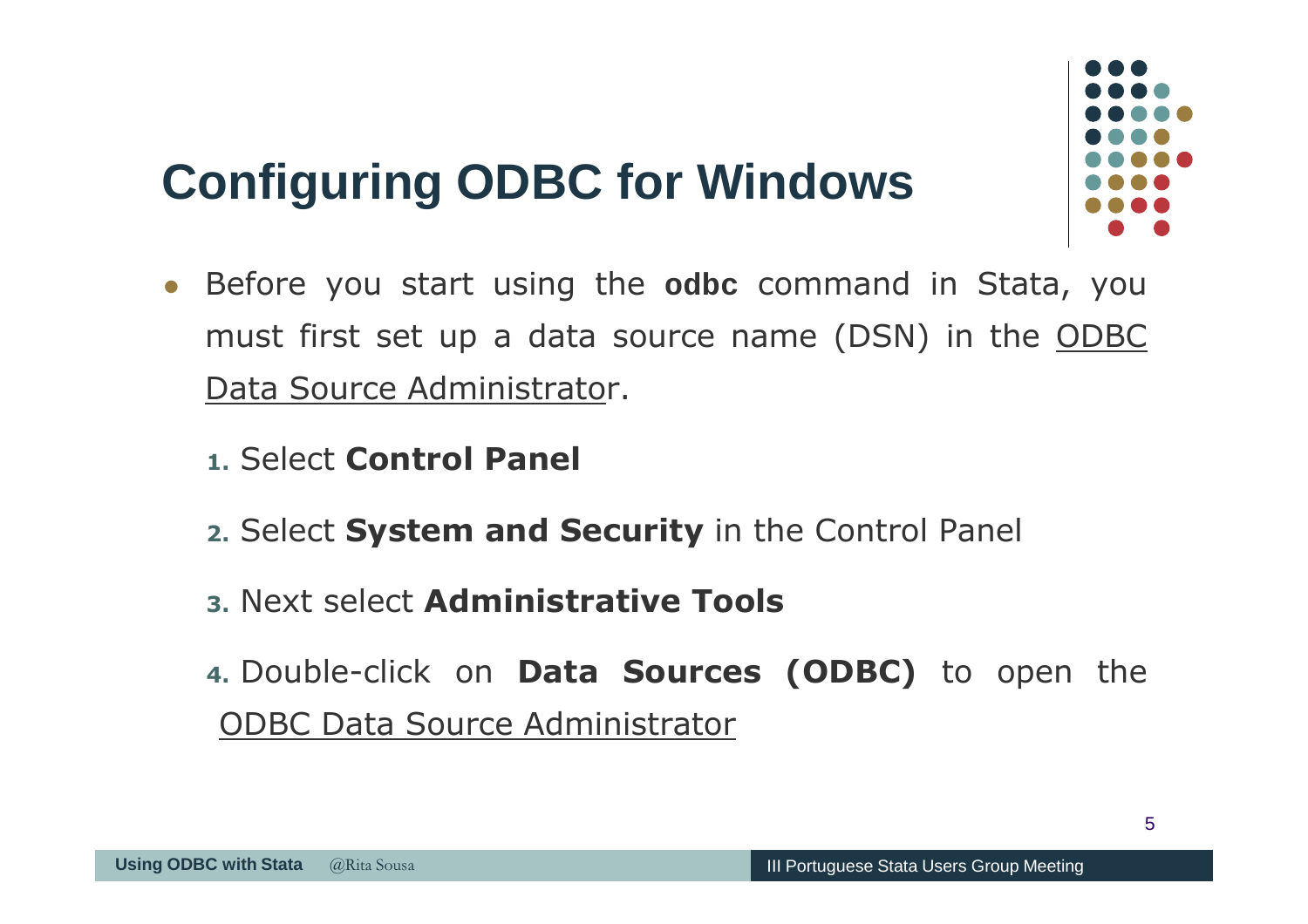

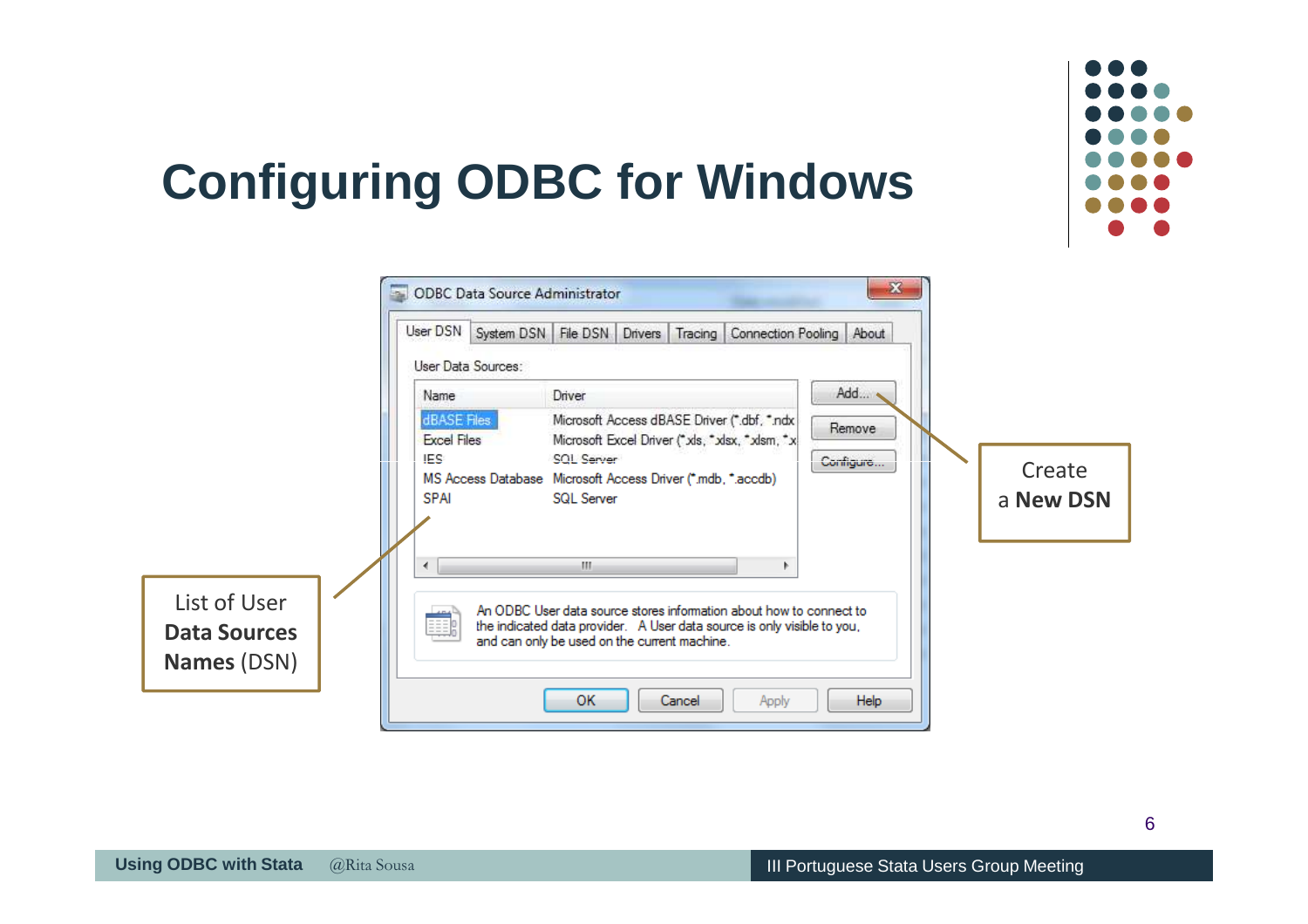

| Create New Data Source |                                                                                     | $\mathbf{x}$                       | ❖ Select the appropriate driver              |                          |  |  |  |  |
|------------------------|-------------------------------------------------------------------------------------|------------------------------------|----------------------------------------------|--------------------------|--|--|--|--|
|                        | Select a driver for which you want to set up a data source.                         |                                    | from the list                                |                          |  |  |  |  |
|                        | Name                                                                                | $\sqrt{2}$                         | $\div$ For example, choose                   |                          |  |  |  |  |
|                        | Adaptive Server Enterprise<br>Driver da Microsoft para arquivos texto (".bd; ".csv) |                                    | $1 \equiv$<br><b>Microsoft Access Driver</b> |                          |  |  |  |  |
|                        | Driver do Microsoft Access (".mdb)<br>Driver do Microsoft dBase (*.dbf)             |                                    | $(*.\mathsf{mdb})$                           |                          |  |  |  |  |
|                        | Driver do Microsoft Excel(*xls)<br>Driver do Microsoft Paradox (*.db)               | <b>ODBC Microsoft Access Setup</b> |                                              | $\Omega$<br>$\mathbf{x}$ |  |  |  |  |
|                        | Driver para o Microsoft Visual FoxPro<br>$PAPFR+$<br>$70.117 - 6$<br>$-10$<br>é.    | Data Source Name:                  | test                                         | OK                       |  |  |  |  |
|                        |                                                                                     | Description:                       | MS Access database for a test                | Cancel                   |  |  |  |  |
|                        |                                                                                     | Database                           |                                              | Help                     |  |  |  |  |
|                        |                                                                                     | Database:<br>Select                | Repair<br>Create<br>Compact                  |                          |  |  |  |  |
|                        | Finish<br>< Back                                                                    |                                    |                                              | Advanced                 |  |  |  |  |
|                        |                                                                                     | System Database                    |                                              |                          |  |  |  |  |
|                        |                                                                                     | O None                             |                                              |                          |  |  |  |  |
|                        |                                                                                     | <b>Database:</b>                   |                                              |                          |  |  |  |  |
|                        |                                                                                     |                                    | System Database                              | Options>>                |  |  |  |  |
|                        |                                                                                     |                                    |                                              |                          |  |  |  |  |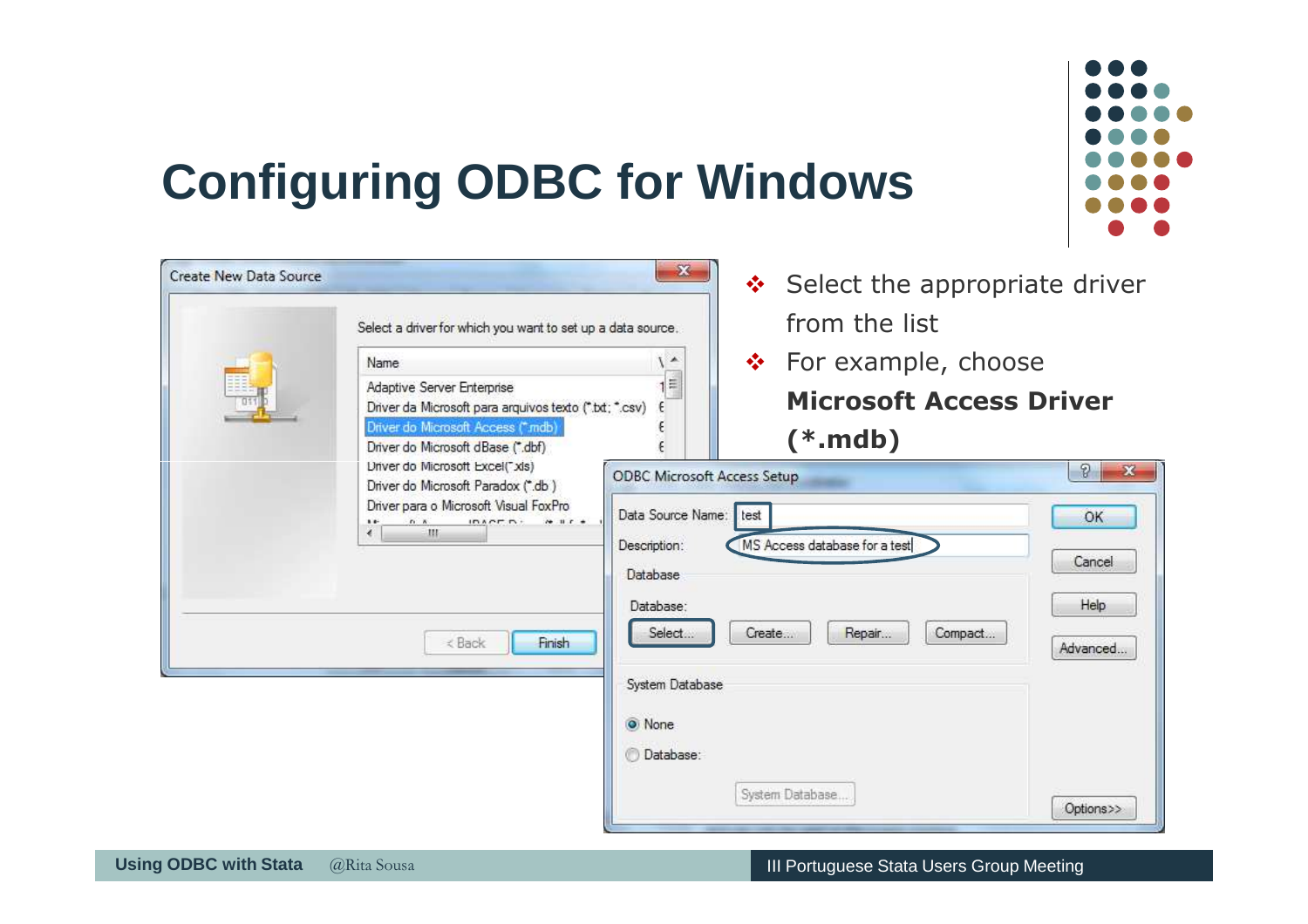

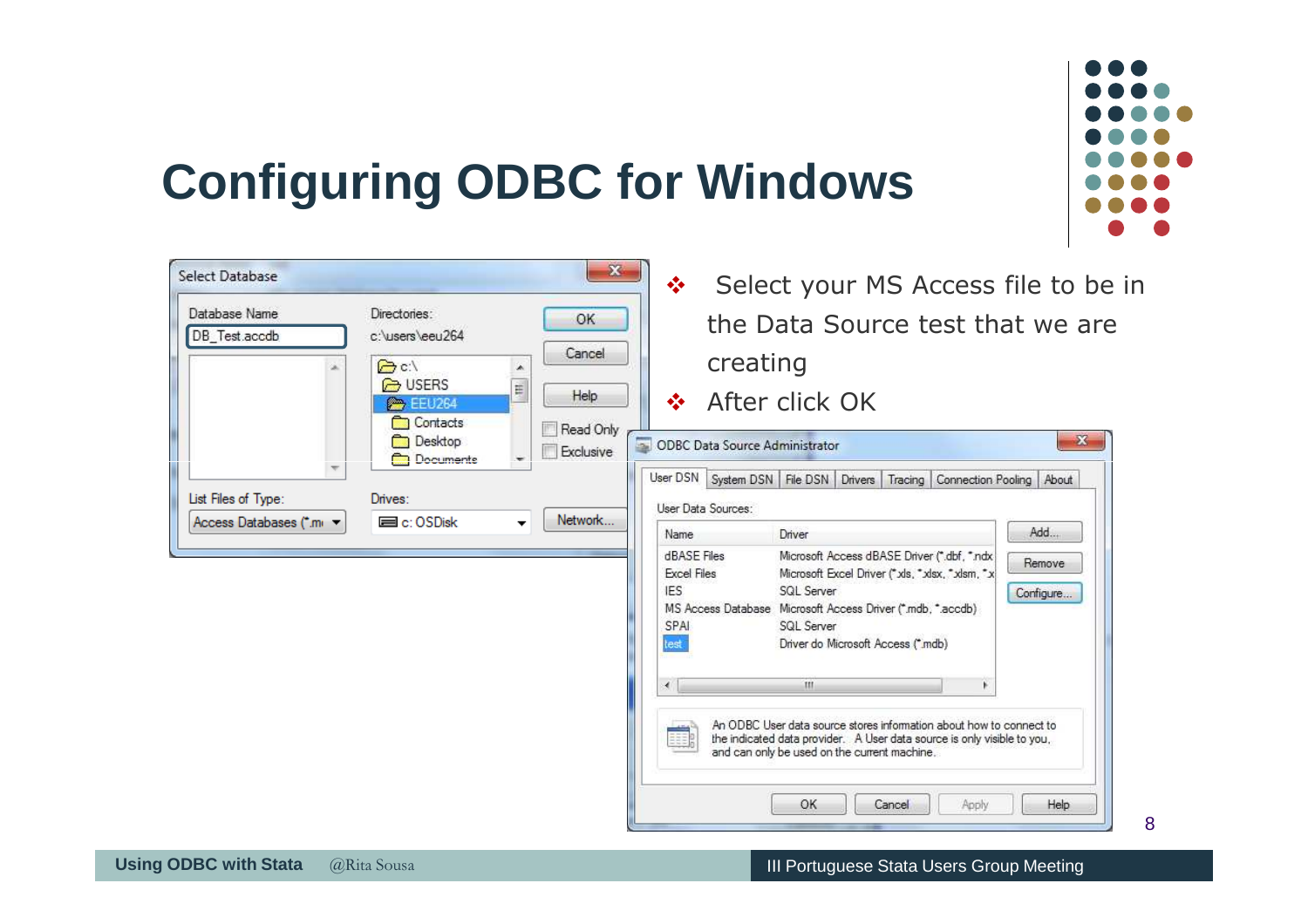

- 64-bit Windows ships with two different ODBC Data Source Administrators, 64-bit and 32-bit
- Make sure you are using the correct version according to your Stata version
- $\bullet$ Stata provides **odbc** as the Client interface

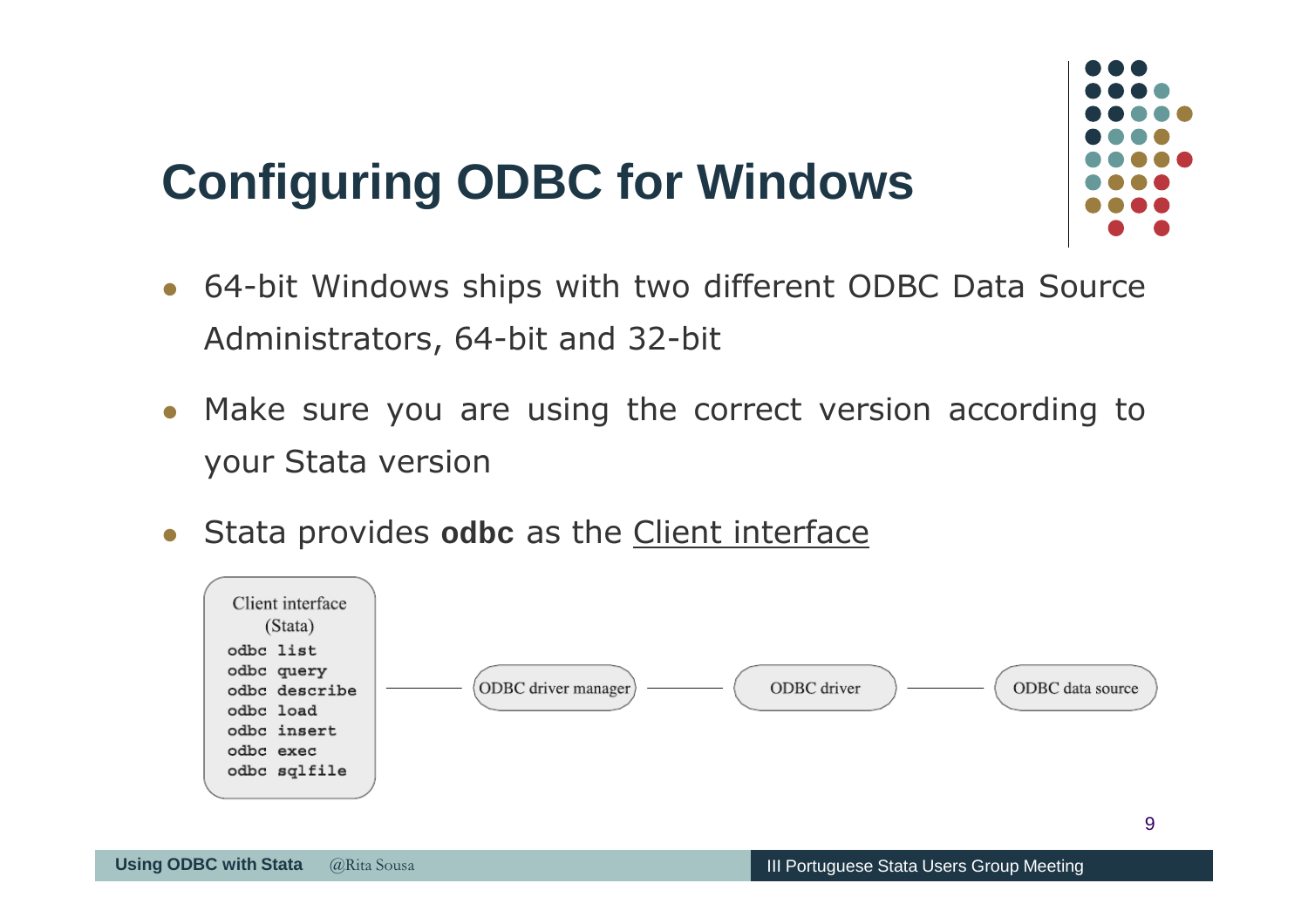- **odbc list** produces <sup>a</sup> list of ODBC data source names to which Stata can connect

| Data Source Name   | Driver                                      |
|--------------------|---------------------------------------------|
| <b>IES</b>         | SOL Server                                  |
| dBASE Files        | Microsoft Access dBASE Driver (*.dbf, *.ndx |
| Excel Files        | Microsoft Excel Driver (*.xls, *.xlsx, *.xl |
| MS Access Database | Microsoft Access Driver (*.mdb, *.accdb)    |
| <b>SPAI</b>        | SOL Server                                  |
| test               | Driver do Microsoft Access (*.mdb)          |
|                    |                                             |

- $\bullet$  **odbc query** show <sup>a</sup> list of table names available from <sup>a</sup> specified data source
- **•** odbc describe lists column names and types for each table available

**ODBC in Stata**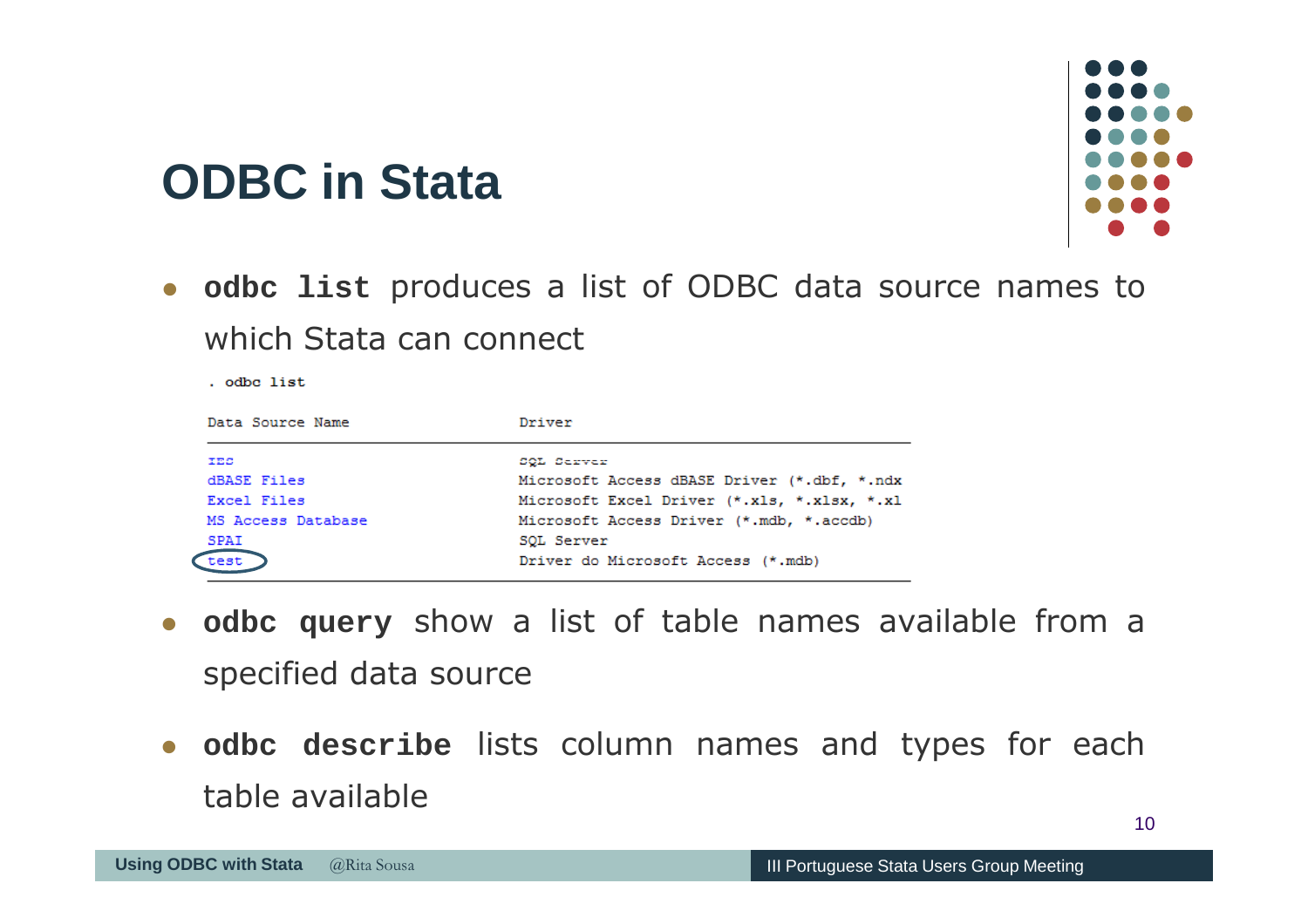## **Loading Data**

- In Stata we can use some commands to import data stored in formats different from .dta such as **insheet**, **infix**, **import excel**, etc.
- **odbc load** reads an ODBC table into memory.
- You can load an ODBC table specified in the table() option or load an ODBC table generated by an SQL Command specified in the exec() option.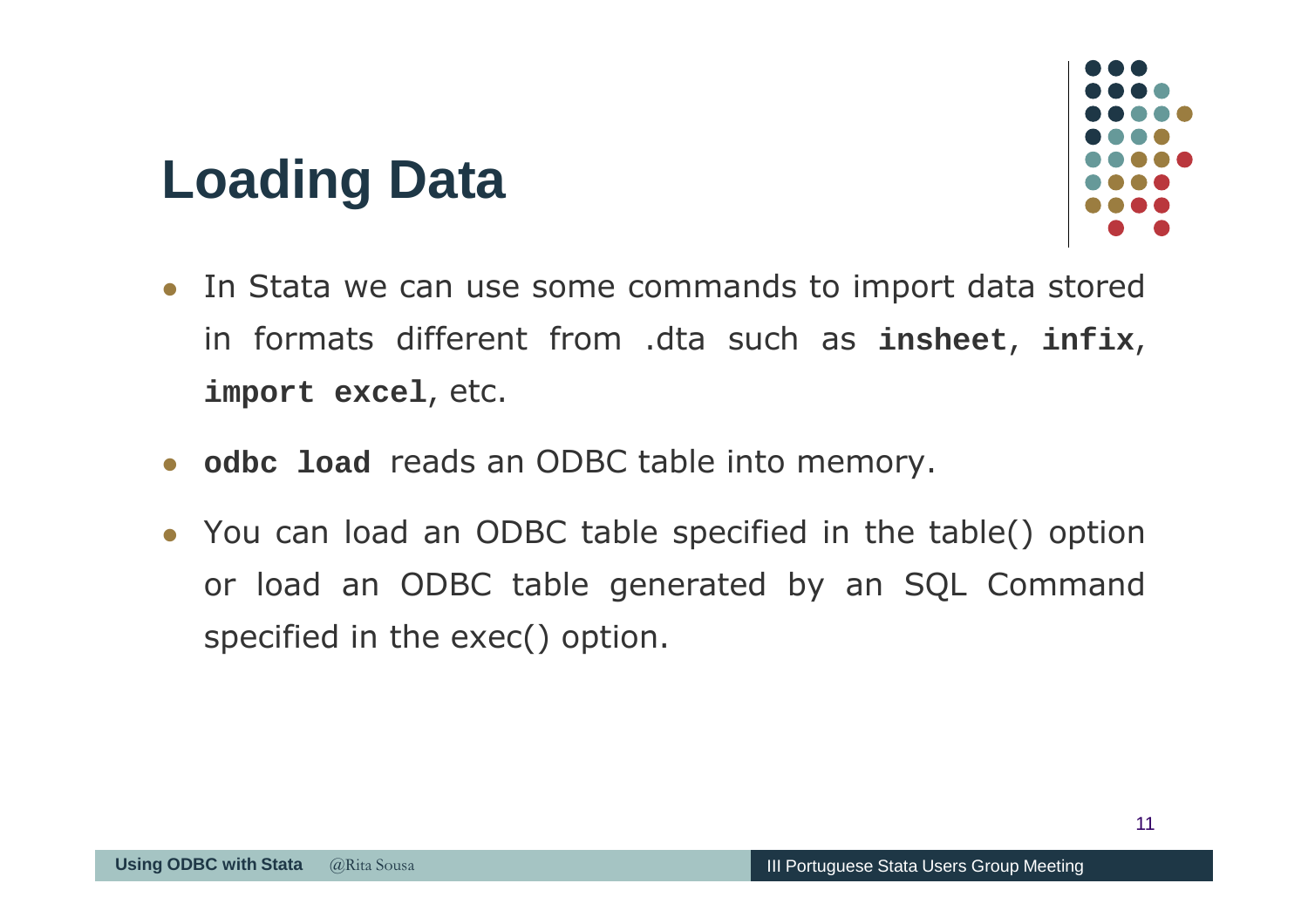

### **Loading Data**

| $-10 - (1 - 1)$                                                  |                                          | <b>Table Tools</b>                                          | DB_Test: Database (Access 2007) - Microsoft Access                |                                                           |                                              | $\left\  \mathbf{e} \right\ $                           | $\mathbf{x}$ |             |          |
|------------------------------------------------------------------|------------------------------------------|-------------------------------------------------------------|-------------------------------------------------------------------|-----------------------------------------------------------|----------------------------------------------|---------------------------------------------------------|--------------|-------------|----------|
| S<br><b>External Data</b><br>Home<br>Create                      | <b>Database Tools</b>                    | Datasheet                                                   |                                                                   |                                                           |                                              |                                                         | $\odot$      |             |          |
| Calibri<br>-du<br>三<br>B<br>U<br>View<br>Paste<br>$\mathbf{A}$ - | $-11$<br>畫 畫<br>冊<br><b>ERS</b>          | $\overline{\mathbf{e}}$<br>建建团<br>Refresh<br>扫目物<br>$All -$ | $\Sigma$ Totals<br>New<br>Spelling<br>B Save<br>X Delete + More + | $\frac{A}{2}$<br>$\frac{7}{4}$<br>Filter<br>$\frac{1}{2}$ | V Selection ~<br>Advanced *<br>Toggle Filter | $\frac{a}{b}$ ac<br>Ä<br><b>SIGN</b><br>Find<br>$1 + 7$ |              |             |          |
| Clipboard <sup>Is</sup><br>Views                                 | Font<br>T5i                              | <b>Rich Text</b>                                            | Records                                                           |                                                           | Sort & Filter                                | Find                                                    |              |             |          |
| $\mathbf{r}$ $\mathbf{K}$<br>All Tables                          | 围<br><b>Table Test</b><br>ंचा ।<br>nuemp | $\sim$<br>pemp<br>vn                                        | dtemp<br>$+1$<br>$\star$                                          | caemp<br>$\mathbf{v}$                                     | Idemp                                        | * nut3 emp *                                            | $\times$     |             |          |
| <b>Table Test</b><br>$\hat{\mathbf{x}}$<br>Table_Test : Table    | 580071                                   | $\mathbf{1}$<br>21667                                       |                                                                   | 52410                                                     | 101                                          | 161                                                     |              |             |          |
|                                                                  | 581033                                   | 8<br>2171229                                                |                                                                   | 52310                                                     | 101                                          | 161                                                     |              |             |          |
|                                                                  | 581915                                   | 68694                                                       |                                                                   | 28401                                                     | 101                                          | 161                                                     | nuemp        | nemp        | turnover |
|                                                                  | 581952                                   | 32515                                                       |                                                                   | 36141                                                     | 101                                          | 161                                                     |              |             |          |
|                                                                  | 582290                                   | 39500                                                       |                                                                   | 28742                                                     | 101                                          | 161                                                     | 580071       | $\mathbf 1$ | 21667    |
|                                                                  | 582594<br>582596                         |                                                             | $\mathbf{1}$<br>$\mathbf{1}$                                      | 45211<br>5020                                             | 101<br>101                                   | 161<br>161                                              |              |             |          |
|                                                                  | 582816                                   | 18                                                          |                                                                   | 35420                                                     | 101                                          | 161                                                     | 581033       | 8           | 2171229  |
|                                                                  | 583335                                   | $\overline{\mathbf{3}}$                                     |                                                                   | 93021                                                     | 101                                          | 161                                                     | 581915       | 1           | 68694    |
|                                                                  | 583671                                   | $\overline{2}$                                              |                                                                   | 74120                                                     | 101                                          | 161                                                     |              |             |          |
|                                                                  | 583861                                   | 26404                                                       |                                                                   | 52112                                                     | 101                                          | 161                                                     | 581952       | $\mathbf 1$ | 32515    |
|                                                                  | 583865<br>506570                         | 5<br>11                                                     | 1.                                                                | 25240<br>05001                                            | 101<br>101                                   | 161                                                     |              |             |          |
|                                                                  |                                          |                                                             | $\Omega$                                                          |                                                           |                                              | 161                                                     | 582590       | 4           |          |

• **odbc load id=nuemp nemp=pemp turnover=vn in 1/5,** 

**table("Table\_Test") dsn("test")**

• **odbc load, exec(`"Select top 5 nuemp, pemp as pemp, vn as turnover** 

**From Table\_Test"**'**) dsn("test")**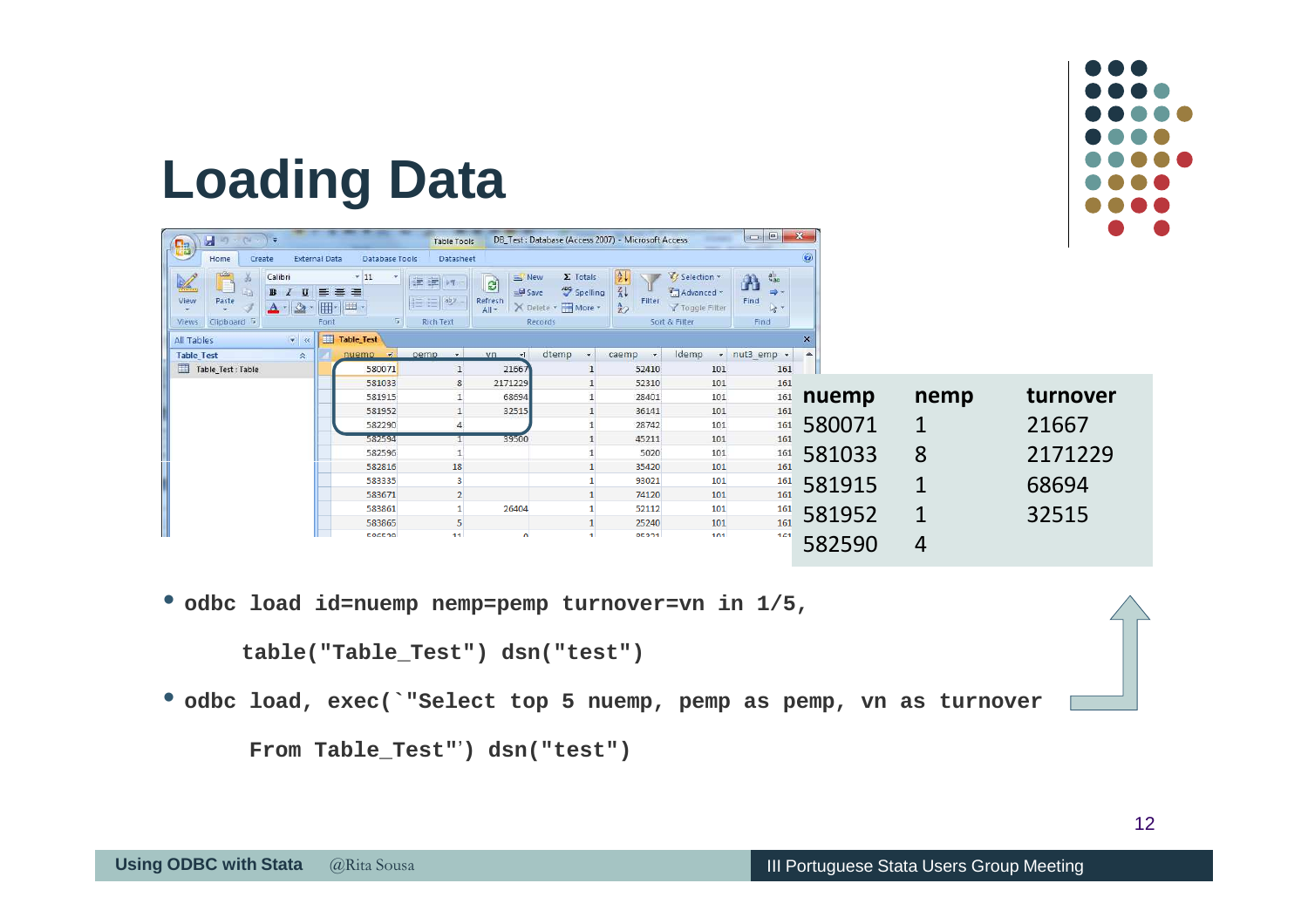

- Suppose now you want to access data stored in <sup>a</sup> Sql Server database.
- You have to register your ODBC database with the ODBC Data Source Administrator:
	- **1.** Create <sup>a</sup> **new Data Source**
	- **2.** Choose **Sql Server Driver**
	- **3.** Specify the **name of the server** you want to connect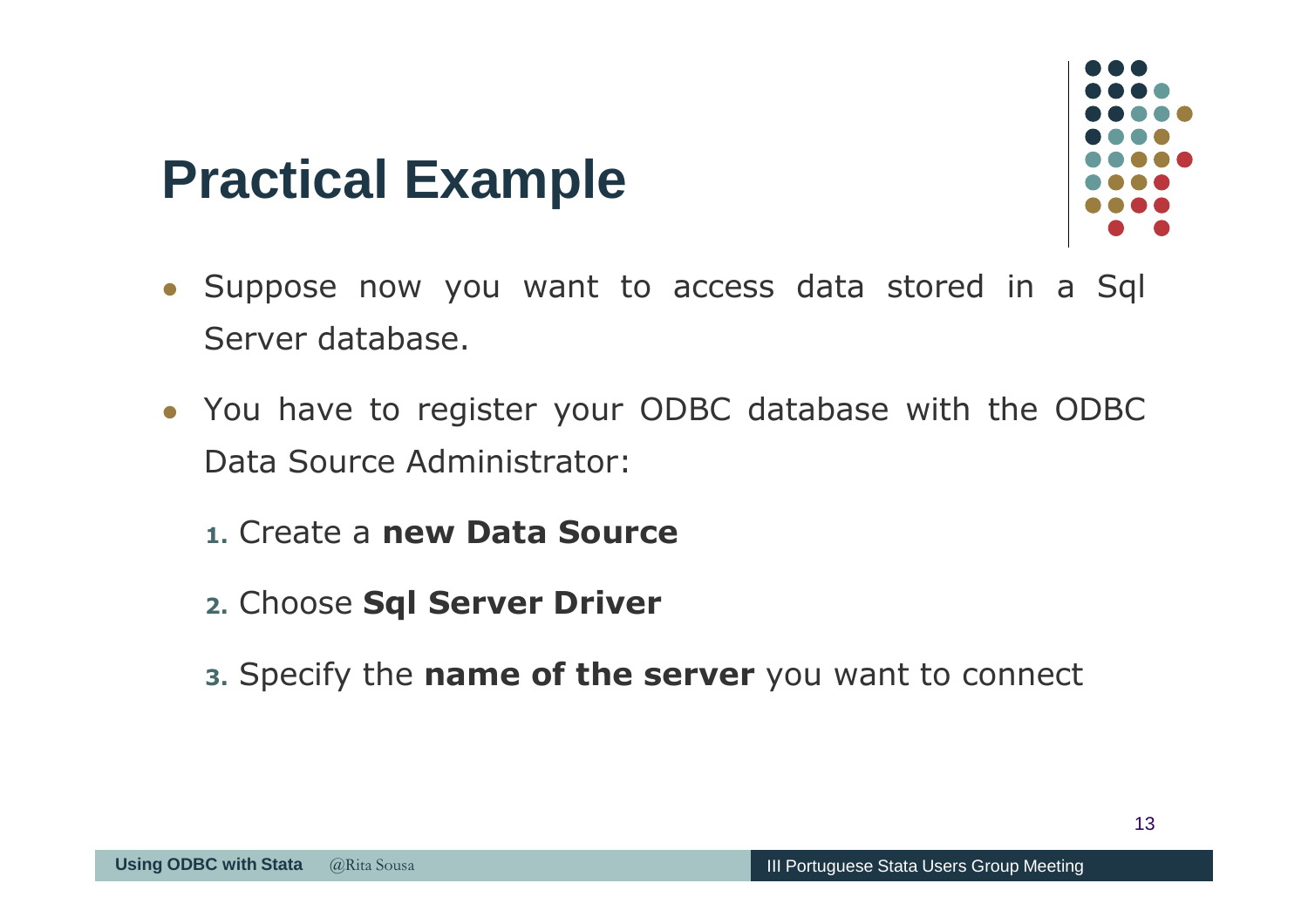

| Microsoft SQL Server DSN Configuration |                        | Ж                                                                        |
|----------------------------------------|------------------------|--------------------------------------------------------------------------|
|                                        | connect to SQL Server. | This wizard will help you create an ODBC data source that you can use to |
|                                        |                        | What name do you want to use to refer to the data source?                |
|                                        |                        | SPAI                                                                     |
|                                        |                        | How do you want to describe the data source?                             |
|                                        |                        | Description: Database from a system to chare information                 |
|                                        |                        | Which SQL Server do you want to connect to?                              |
|                                        |                        | Server: srv-itr-sqld01\srdn2                                             |
|                                        |                        |                                                                          |
|                                        |                        |                                                                          |
| . odbc list                            |                        |                                                                          |
| Data Source Name                       |                        | Driver                                                                   |
| <b>IES</b>                             |                        | SQL Server                                                               |
| <b>dBASE Files</b>                     |                        | Microsoft Access dBASE Driver (*.dbf, *.ndx                              |
| Excel Files                            |                        | Microsoft Excel Driver (*.xls, *.xlsx, *.xl                              |
| MS Access Database                     |                        | Microsoft Access Driver (*.mdb, *.accdb)                                 |
| <b>SPAI</b>                            |                        | SOL Server                                                               |
| test                                   |                        | Driver do Microsoft Access (*.mdb)                                       |

|          | . odbc query "SPAI"                  |
|----------|--------------------------------------|
|          | DataSource: SPAI                     |
|          | Path : dipai060                      |
|          | AFS Sem Grupo                        |
|          | AQ IBAN                              |
|          | AUX Carreg GFC                       |
|          | AUX PaisOriCap                       |
|          | AUX PaisOriCap UltAFV                |
|          | Aux TABAS CambiosComplementares      |
|          | Aux TABAS CambiosComplementares Hist |
|          | Aux TABAS CambiosOficiais            |
|          | Aux TABAS CambiosOficiais Hist       |
|          | AUX TABAS Divisa                     |
|          | AUX TABAS Divisa Hist                |
|          | Aux TABAS SabDomFer                  |
|          | AUX TABAS Territorio                 |
| $*$ .ndx | AUX TABAS Territorio Hist            |
| , *.xl   | AUX TAFTAE                           |
| ib)      | AUX TAFTAE NAO EXISTE                |
|          | AUX TPAITABAS Divisa                 |
|          | AUX TPAITABAS Territ                 |
|          | —more—                               |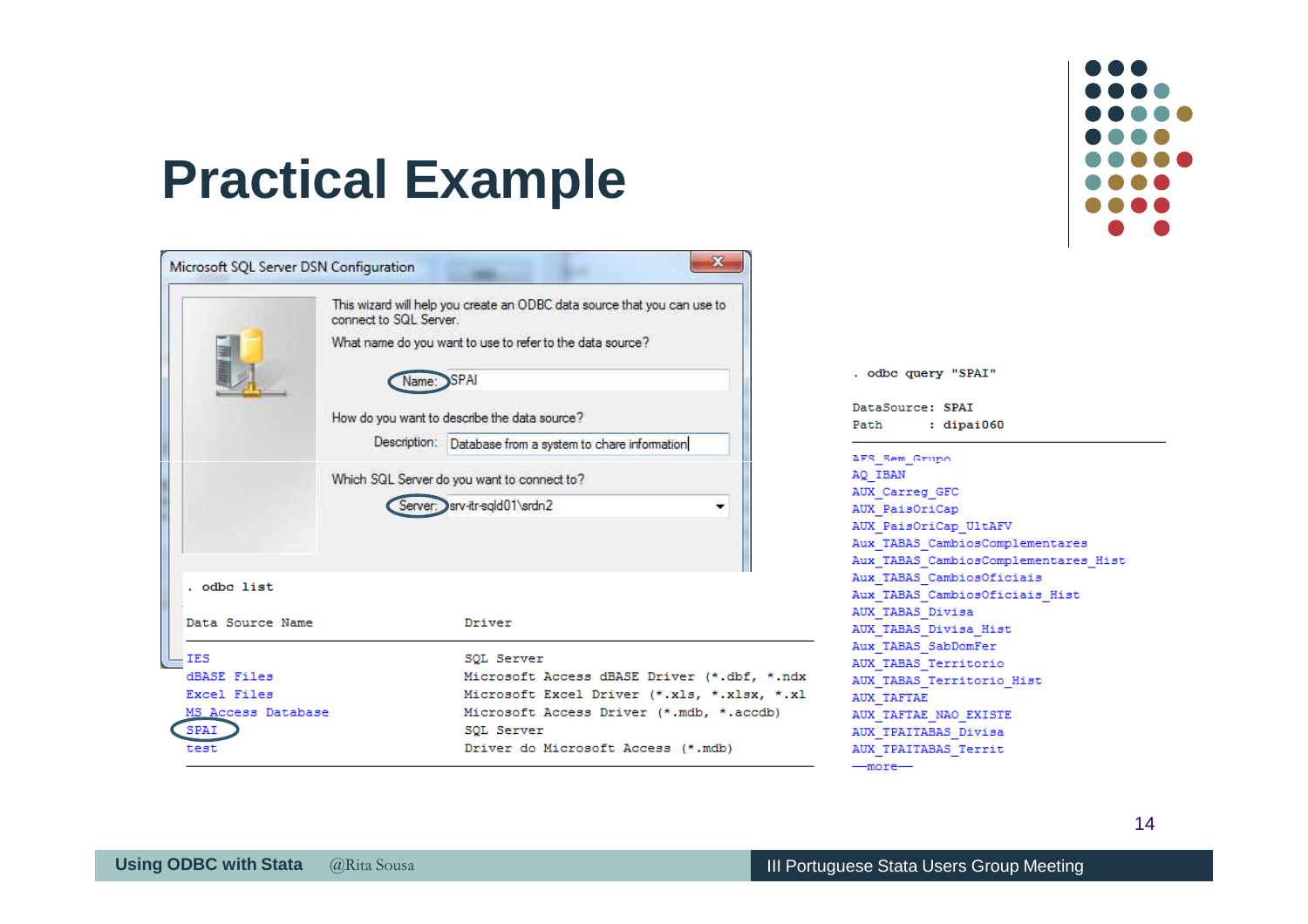

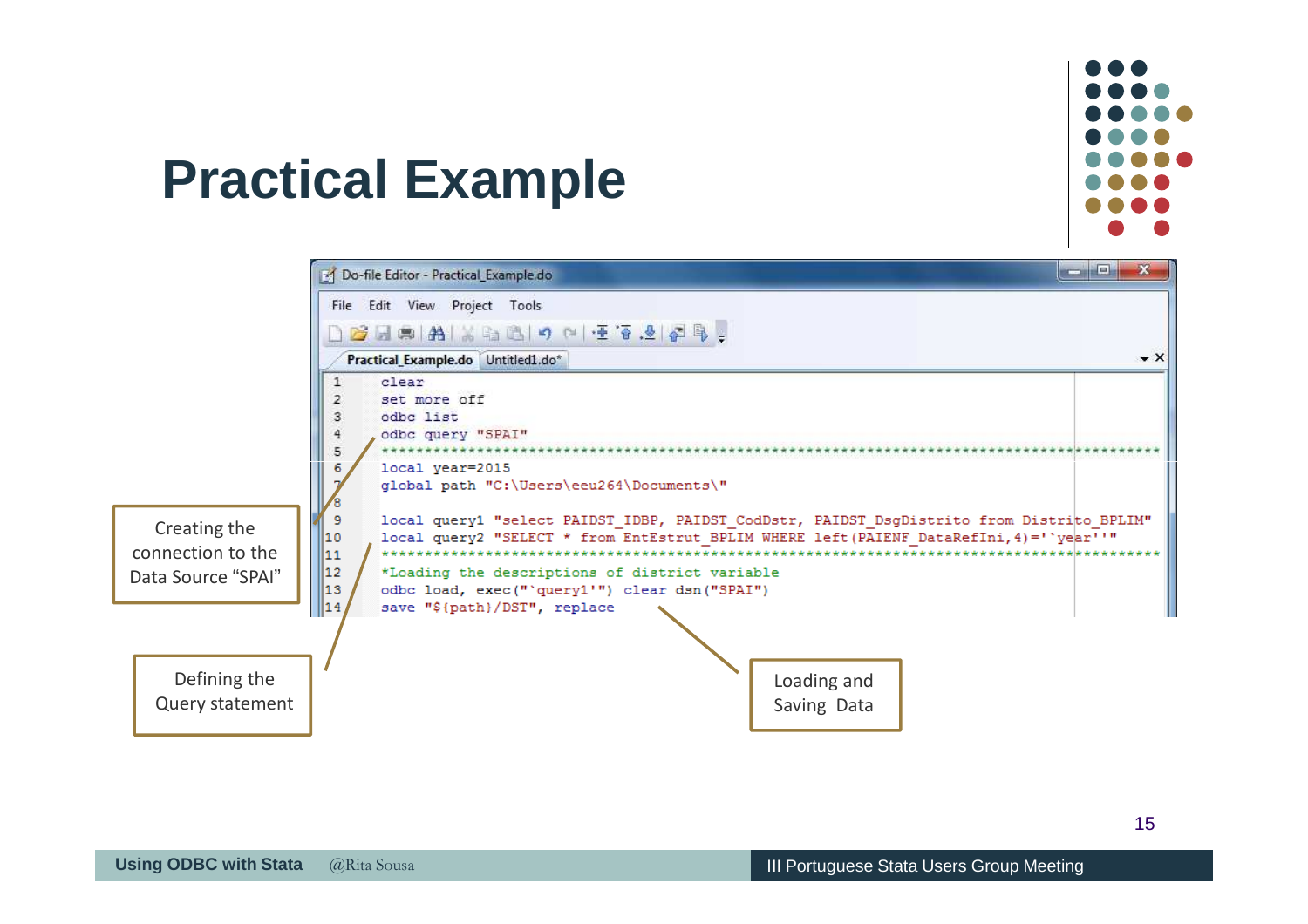

| obs:                  | 38      | Contains data from C:\Users\eeu264\Documents\/DST.dta |       |               |                         |                                  |                   |                    |                          |                                   |                  |
|-----------------------|---------|-------------------------------------------------------|-------|---------------|-------------------------|----------------------------------|-------------------|--------------------|--------------------------|-----------------------------------|------------------|
| vars:                 | з       |                                                       |       |               |                         |                                  | 15 Sep 2015 16:16 |                    |                          |                                   |                  |
|                       |         |                                                       |       |               |                         |                                  |                   |                    |                          |                                   |                  |
| size:                 | 1,064   |                                                       |       |               |                         | Data Editor (Browse) - [DST.dta] |                   |                    |                          |                                   | $\Box \Box \Box$ |
|                       |         |                                                       |       |               |                         |                                  |                   |                    |                          | <b>INSERT PART</b>                |                  |
|                       | storage | display                                               | value |               |                         | File Edit View Data Tools        |                   |                    |                          |                                   |                  |
| variable name         |         | format                                                | label |               |                         | BHaadin't.                       |                   |                    |                          |                                   |                  |
|                       | type    |                                                       |       |               |                         | PAIDST_IDBP[1]                   |                   | -99999999          |                          |                                   |                  |
|                       |         |                                                       |       |               |                         | PAIDST_IDBP                      | PAIDST_Cod~r      | PAIDST_DsgDistrito |                          | A Variables                       |                  |
| <b>PAIDST IDBP</b>    | long    | \$12.0g                                               |       | ajo Snapshots | $\mathbf{1}$            | -99999999                        | 99                | [ Não aplicável ]  |                          | Filter variables here             |                  |
|                       |         |                                                       |       |               | $\overline{2}$          | $-99999998$                      | 98                | Não Especificado ] |                          | Variable                          | Label            |
| PAIDST CodDstr        | str4    | %9з                                                   |       |               | $\overline{\mathbf{3}}$ | -99999997                        | 97                | [ Desconhecido ]   |                          | <b>M</b> PAIDST IDBP              |                  |
| PAIDST DsgDis~o str20 |         | \$20s                                                 |       |               | $\overline{4}$          | 309000001                        | 01                | Aveiro             |                          | PAIDST CodDstr                    |                  |
|                       |         |                                                       |       |               | 5                       | 309000002                        | 02                | Beja               |                          | <b>☑</b> PAIDST_DsqDistrito       |                  |
|                       |         |                                                       |       |               | 6                       | 309000003                        | 03                | Braga              |                          |                                   |                  |
|                       |         |                                                       |       |               | $\overline{7}$          | 309000004                        | 04                | Bragança           |                          |                                   |                  |
|                       |         |                                                       |       |               | 8                       | 309000005                        | 05                | Castelo Branco     |                          |                                   |                  |
|                       |         |                                                       |       |               | $\overline{9}$          | 309000006                        | 06                | Coimbra            |                          |                                   |                  |
|                       |         |                                                       |       |               | 10                      | 309000007                        | 07                | <b>Évor</b> a      |                          | $\left\vert 1\right\rangle$       | III.             |
|                       |         |                                                       |       |               | 11                      | 309000008                        | O <sub>8</sub>    | Faro               |                          | Properties                        |                  |
|                       |         |                                                       |       |               | 12                      | 309000009                        | 09                | Guarda             |                          | <b>El Variables</b>               |                  |
|                       |         |                                                       |       |               | 13                      | 309000010                        | 10                | Leiria             |                          | Name                              | PAIDST IDBP      |
|                       |         |                                                       |       |               | 14                      | 309000011                        | 11                | Lisboa             |                          | Label                             |                  |
|                       |         |                                                       |       |               | 15                      | 309000012                        | 12                | Portalegre         |                          | Type                              | long             |
|                       |         |                                                       |       |               | 16                      | 309000013                        | 13                | Porto              |                          | Format                            | %12.0q           |
|                       |         |                                                       |       |               | 17                      | 309000014                        | 14                | Santarém           |                          | Value Label                       |                  |
|                       |         |                                                       |       |               | 18                      | 309000015                        | 15                | Setúbal            |                          | Notes                             |                  |
|                       |         |                                                       |       |               | 19                      | 309000016                        | 16                | Viana do Castelo   |                          | $\Box$ Data<br><b>El</b> Filename | DST.dta          |
|                       |         |                                                       |       |               | 20                      | 309000017                        | 17                | Vila Real          | $\overline{\phantom{0}}$ |                                   |                  |

 $\mathbf{I}$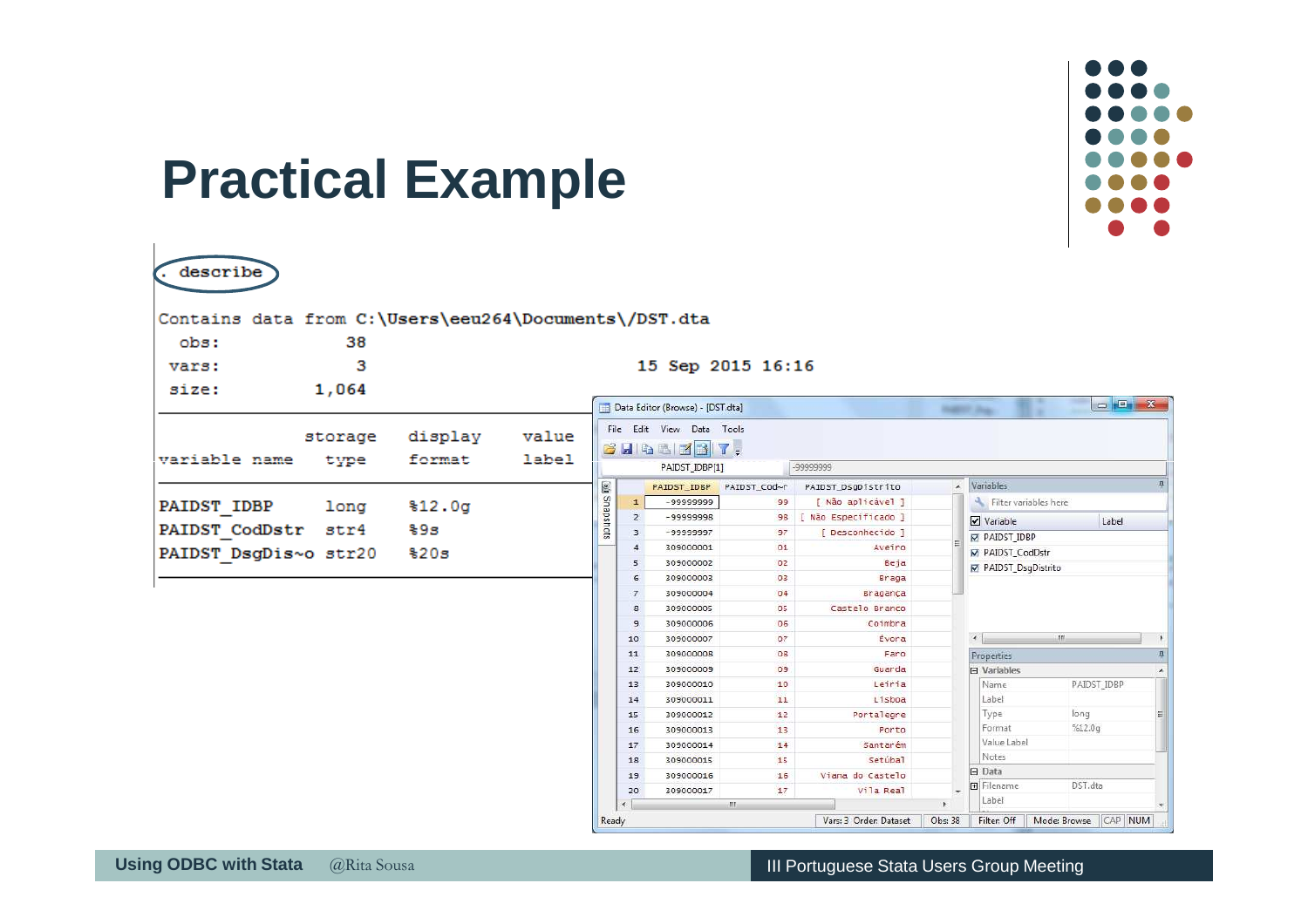

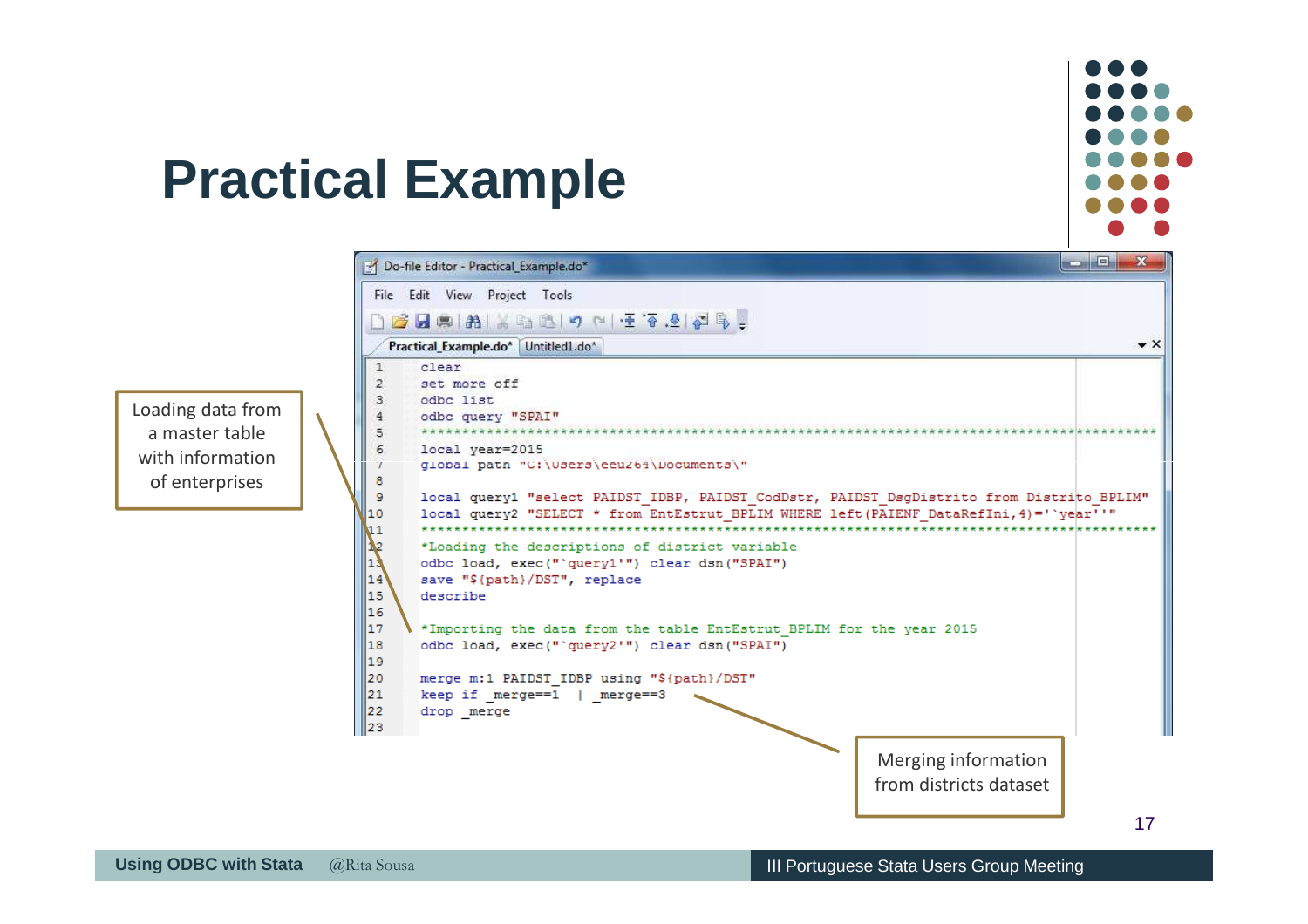

. save "\${path}/Data`year'", replace file C:\Users\eeu264\Documents\/Data2015.dta saved

| 23R x 22C<br>Evora<br>具<br>Variables<br>PAIDST_DsgDistrito A<br>PAIDST_IDBP<br>PAIDST_Cod~r<br>PAIEMP_IDBP<br>邏<br>Porto<br>Filter variables here<br>1000000002<br>309000013<br>13<br>$\mathbf{1}$<br>Coimbra<br>1000000044<br>30900006<br>OG.<br>2<br>$\triangledown$ Variable<br>Label<br>×<br>1000000053<br>309000013<br>13<br>Porto<br>з<br>PAIEMP IDBP<br>E<br>13<br>1000000057<br>Porto<br>309000013<br>4<br>PAIDST IDBP<br>1000000097<br>309000013<br>13<br>Porto<br>5<br>PAIDST_CodDstr<br>Lisboa<br>11<br>1000000108<br>309000011<br>6<br>PAIDST_DsgDistrito<br>Coimbra<br>1000000111<br>309000006<br>06<br>7<br>PAICNC IDBP<br>11<br>Lisboa<br>1000000134<br>309000011<br>8<br>PAICAE IDBP_CAE21<br>1000000165<br>03<br>э<br>309000003<br>Braga<br>PAICAE_IDBP_CAE3<br>03<br>1000000165<br>10<br>309000003<br>Braga<br>$\leftarrow$<br>111<br>Lisboa<br>1000000179<br>309000011<br>11<br>11<br>具<br>Properties<br>Coimbra<br>06<br>1000000208<br>309000006<br>12<br>$\Box$ Variables<br>۸<br>1000000246<br>13<br>309000013<br>Porto<br>13<br><17 selected><br>Name<br>1000000252<br>11<br>Lisboa<br>309000011<br>14<br>Label<br>Lisboa<br>1000000259<br>11<br>15<br>309000011<br>Type<br>Ξ<br>Lisboa<br>1000000282<br>309000011<br>11<br>16<br>Format<br>Castelo Branco<br>1000000363<br>309000005<br>05<br>17<br>Value Label<br>1000000372<br>03<br>309000003<br>Braga<br>18<br>Notes<br>Lisboa<br>1000000377<br>19<br>309000011<br>11<br>$\Box$ Data<br>11<br>Lisboa<br>1000000388<br>309000011<br><b>Filename</b><br>Data2015.dta<br>20 | Haa   | $\mathbf{r}$ .<br>71.1 |  |  |  |  |  |  |  |
|------------------------------------------------------------------------------------------------------------------------------------------------------------------------------------------------------------------------------------------------------------------------------------------------------------------------------------------------------------------------------------------------------------------------------------------------------------------------------------------------------------------------------------------------------------------------------------------------------------------------------------------------------------------------------------------------------------------------------------------------------------------------------------------------------------------------------------------------------------------------------------------------------------------------------------------------------------------------------------------------------------------------------------------------------------------------------------------------------------------------------------------------------------------------------------------------------------------------------------------------------------------------------------------------------------------------------------------------------------------------------------------------------------------------------------------------------------------------------------------------------------------------------------------------------|-------|------------------------|--|--|--|--|--|--|--|
|                                                                                                                                                                                                                                                                                                                                                                                                                                                                                                                                                                                                                                                                                                                                                                                                                                                                                                                                                                                                                                                                                                                                                                                                                                                                                                                                                                                                                                                                                                                                                      |       |                        |  |  |  |  |  |  |  |
|                                                                                                                                                                                                                                                                                                                                                                                                                                                                                                                                                                                                                                                                                                                                                                                                                                                                                                                                                                                                                                                                                                                                                                                                                                                                                                                                                                                                                                                                                                                                                      |       |                        |  |  |  |  |  |  |  |
|                                                                                                                                                                                                                                                                                                                                                                                                                                                                                                                                                                                                                                                                                                                                                                                                                                                                                                                                                                                                                                                                                                                                                                                                                                                                                                                                                                                                                                                                                                                                                      |       |                        |  |  |  |  |  |  |  |
|                                                                                                                                                                                                                                                                                                                                                                                                                                                                                                                                                                                                                                                                                                                                                                                                                                                                                                                                                                                                                                                                                                                                                                                                                                                                                                                                                                                                                                                                                                                                                      |       |                        |  |  |  |  |  |  |  |
|                                                                                                                                                                                                                                                                                                                                                                                                                                                                                                                                                                                                                                                                                                                                                                                                                                                                                                                                                                                                                                                                                                                                                                                                                                                                                                                                                                                                                                                                                                                                                      |       |                        |  |  |  |  |  |  |  |
|                                                                                                                                                                                                                                                                                                                                                                                                                                                                                                                                                                                                                                                                                                                                                                                                                                                                                                                                                                                                                                                                                                                                                                                                                                                                                                                                                                                                                                                                                                                                                      |       |                        |  |  |  |  |  |  |  |
|                                                                                                                                                                                                                                                                                                                                                                                                                                                                                                                                                                                                                                                                                                                                                                                                                                                                                                                                                                                                                                                                                                                                                                                                                                                                                                                                                                                                                                                                                                                                                      |       |                        |  |  |  |  |  |  |  |
|                                                                                                                                                                                                                                                                                                                                                                                                                                                                                                                                                                                                                                                                                                                                                                                                                                                                                                                                                                                                                                                                                                                                                                                                                                                                                                                                                                                                                                                                                                                                                      |       |                        |  |  |  |  |  |  |  |
|                                                                                                                                                                                                                                                                                                                                                                                                                                                                                                                                                                                                                                                                                                                                                                                                                                                                                                                                                                                                                                                                                                                                                                                                                                                                                                                                                                                                                                                                                                                                                      |       |                        |  |  |  |  |  |  |  |
|                                                                                                                                                                                                                                                                                                                                                                                                                                                                                                                                                                                                                                                                                                                                                                                                                                                                                                                                                                                                                                                                                                                                                                                                                                                                                                                                                                                                                                                                                                                                                      |       |                        |  |  |  |  |  |  |  |
|                                                                                                                                                                                                                                                                                                                                                                                                                                                                                                                                                                                                                                                                                                                                                                                                                                                                                                                                                                                                                                                                                                                                                                                                                                                                                                                                                                                                                                                                                                                                                      |       |                        |  |  |  |  |  |  |  |
|                                                                                                                                                                                                                                                                                                                                                                                                                                                                                                                                                                                                                                                                                                                                                                                                                                                                                                                                                                                                                                                                                                                                                                                                                                                                                                                                                                                                                                                                                                                                                      |       |                        |  |  |  |  |  |  |  |
|                                                                                                                                                                                                                                                                                                                                                                                                                                                                                                                                                                                                                                                                                                                                                                                                                                                                                                                                                                                                                                                                                                                                                                                                                                                                                                                                                                                                                                                                                                                                                      |       |                        |  |  |  |  |  |  |  |
|                                                                                                                                                                                                                                                                                                                                                                                                                                                                                                                                                                                                                                                                                                                                                                                                                                                                                                                                                                                                                                                                                                                                                                                                                                                                                                                                                                                                                                                                                                                                                      |       |                        |  |  |  |  |  |  |  |
|                                                                                                                                                                                                                                                                                                                                                                                                                                                                                                                                                                                                                                                                                                                                                                                                                                                                                                                                                                                                                                                                                                                                                                                                                                                                                                                                                                                                                                                                                                                                                      |       |                        |  |  |  |  |  |  |  |
|                                                                                                                                                                                                                                                                                                                                                                                                                                                                                                                                                                                                                                                                                                                                                                                                                                                                                                                                                                                                                                                                                                                                                                                                                                                                                                                                                                                                                                                                                                                                                      |       |                        |  |  |  |  |  |  |  |
|                                                                                                                                                                                                                                                                                                                                                                                                                                                                                                                                                                                                                                                                                                                                                                                                                                                                                                                                                                                                                                                                                                                                                                                                                                                                                                                                                                                                                                                                                                                                                      |       |                        |  |  |  |  |  |  |  |
|                                                                                                                                                                                                                                                                                                                                                                                                                                                                                                                                                                                                                                                                                                                                                                                                                                                                                                                                                                                                                                                                                                                                                                                                                                                                                                                                                                                                                                                                                                                                                      |       |                        |  |  |  |  |  |  |  |
|                                                                                                                                                                                                                                                                                                                                                                                                                                                                                                                                                                                                                                                                                                                                                                                                                                                                                                                                                                                                                                                                                                                                                                                                                                                                                                                                                                                                                                                                                                                                                      |       |                        |  |  |  |  |  |  |  |
|                                                                                                                                                                                                                                                                                                                                                                                                                                                                                                                                                                                                                                                                                                                                                                                                                                                                                                                                                                                                                                                                                                                                                                                                                                                                                                                                                                                                                                                                                                                                                      |       |                        |  |  |  |  |  |  |  |
|                                                                                                                                                                                                                                                                                                                                                                                                                                                                                                                                                                                                                                                                                                                                                                                                                                                                                                                                                                                                                                                                                                                                                                                                                                                                                                                                                                                                                                                                                                                                                      |       |                        |  |  |  |  |  |  |  |
|                                                                                                                                                                                                                                                                                                                                                                                                                                                                                                                                                                                                                                                                                                                                                                                                                                                                                                                                                                                                                                                                                                                                                                                                                                                                                                                                                                                                                                                                                                                                                      |       |                        |  |  |  |  |  |  |  |
| Lisboa <sup>+</sup><br>1000000388<br>11<br>Label<br>21<br>309000011                                                                                                                                                                                                                                                                                                                                                                                                                                                                                                                                                                                                                                                                                                                                                                                                                                                                                                                                                                                                                                                                                                                                                                                                                                                                                                                                                                                                                                                                                  |       |                        |  |  |  |  |  |  |  |
| m<br>Notes<br>Mode: Browse CAP NUM<br>Length: 20<br>Vars: 20 Order: Modified<br>Obs: 146,676<br>Filter: Off                                                                                                                                                                                                                                                                                                                                                                                                                                                                                                                                                                                                                                                                                                                                                                                                                                                                                                                                                                                                                                                                                                                                                                                                                                                                                                                                                                                                                                          | Ready |                        |  |  |  |  |  |  |  |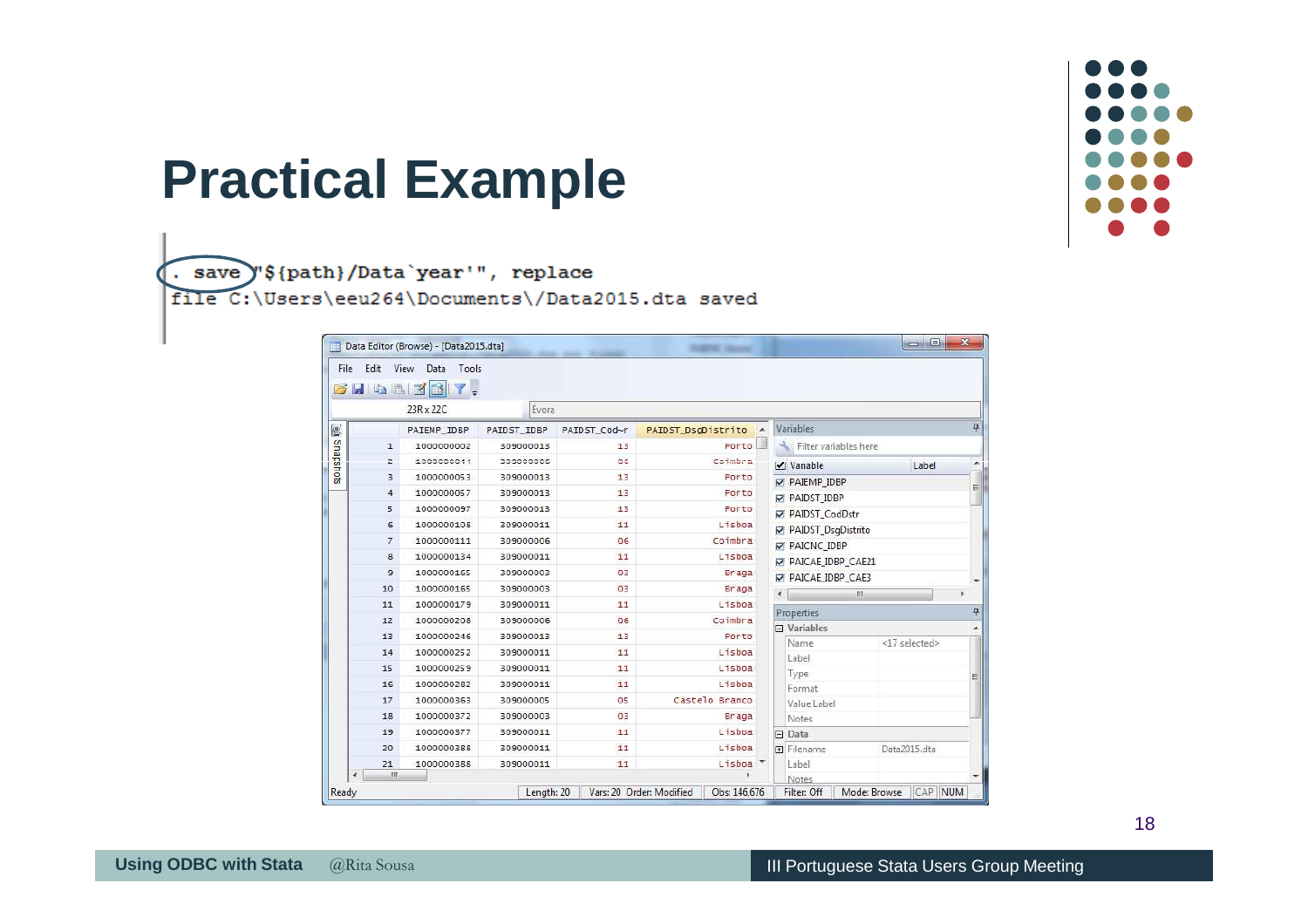#### **Writing Data**



- **odbc insert** writes data from memory to an ODBC table.
- - The data can change an existing table or create <sup>a</sup> new ODBC table.

**odbc insert, table("Table\_Name") dsn("DSN") insert\_options**

- **create** create <sup>a</sup> simple ODBC table
- **overwrite** clear data and write the data in memory to the ODBC table
- **insert** default mode to append data in memory to the ODBC table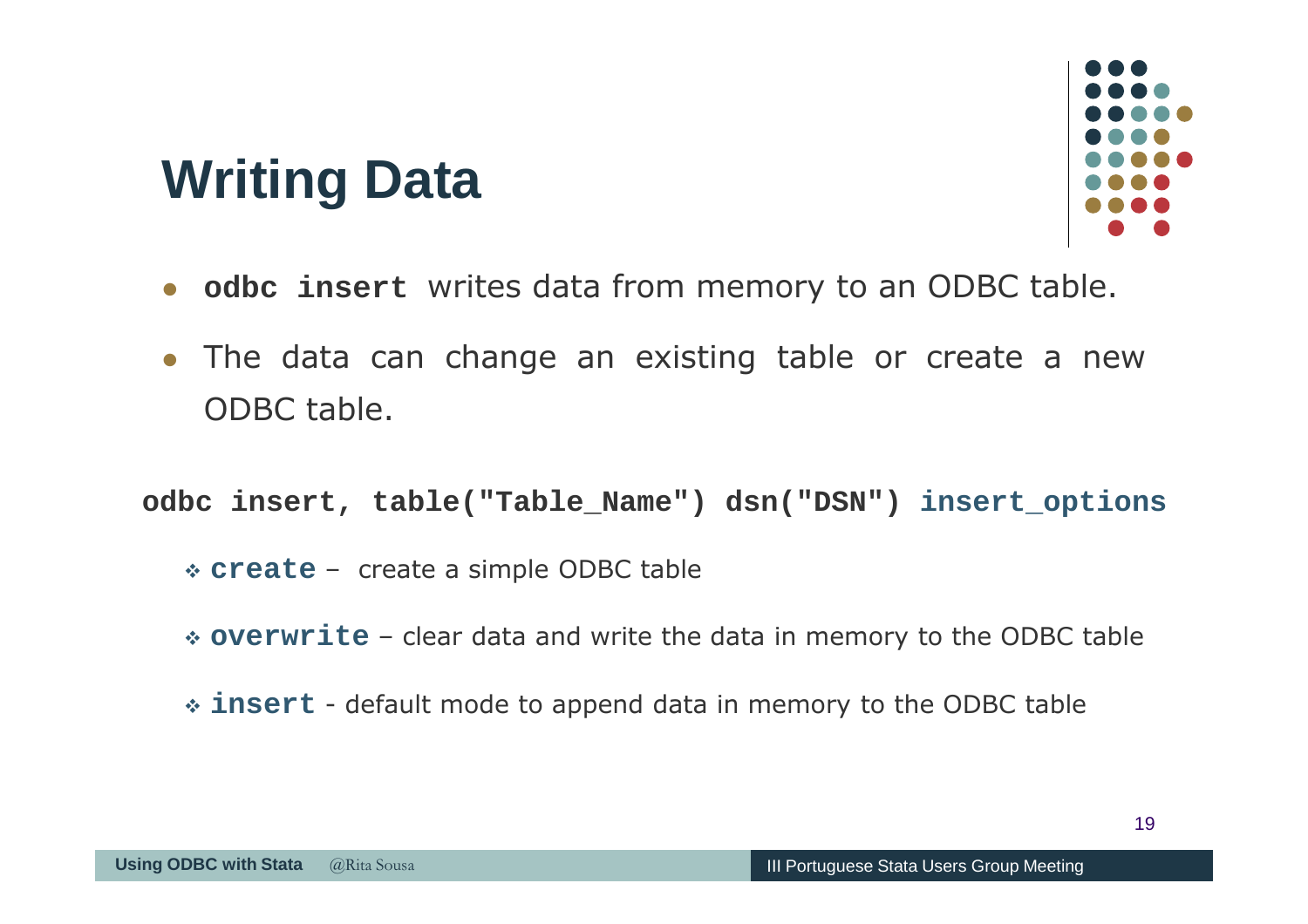# **Some Useful Tips**



- Stata keeps its entire dataset in memory. Usually it is faste rbut it can be <sup>a</sup> disadvantage when your dataset is very large.
	- **drop** any variables you don't need for your analysis
	- use the same variable names when you are combining datasets
	- Use **compress** to optimize variables format
	- **Encode** strings
	- Use the cycles **foreach** or **forvalues** to do repeated commands
	- $\overline{\phantom{a}}$  Use **preserve** and **restore** to make temporary changes to datasets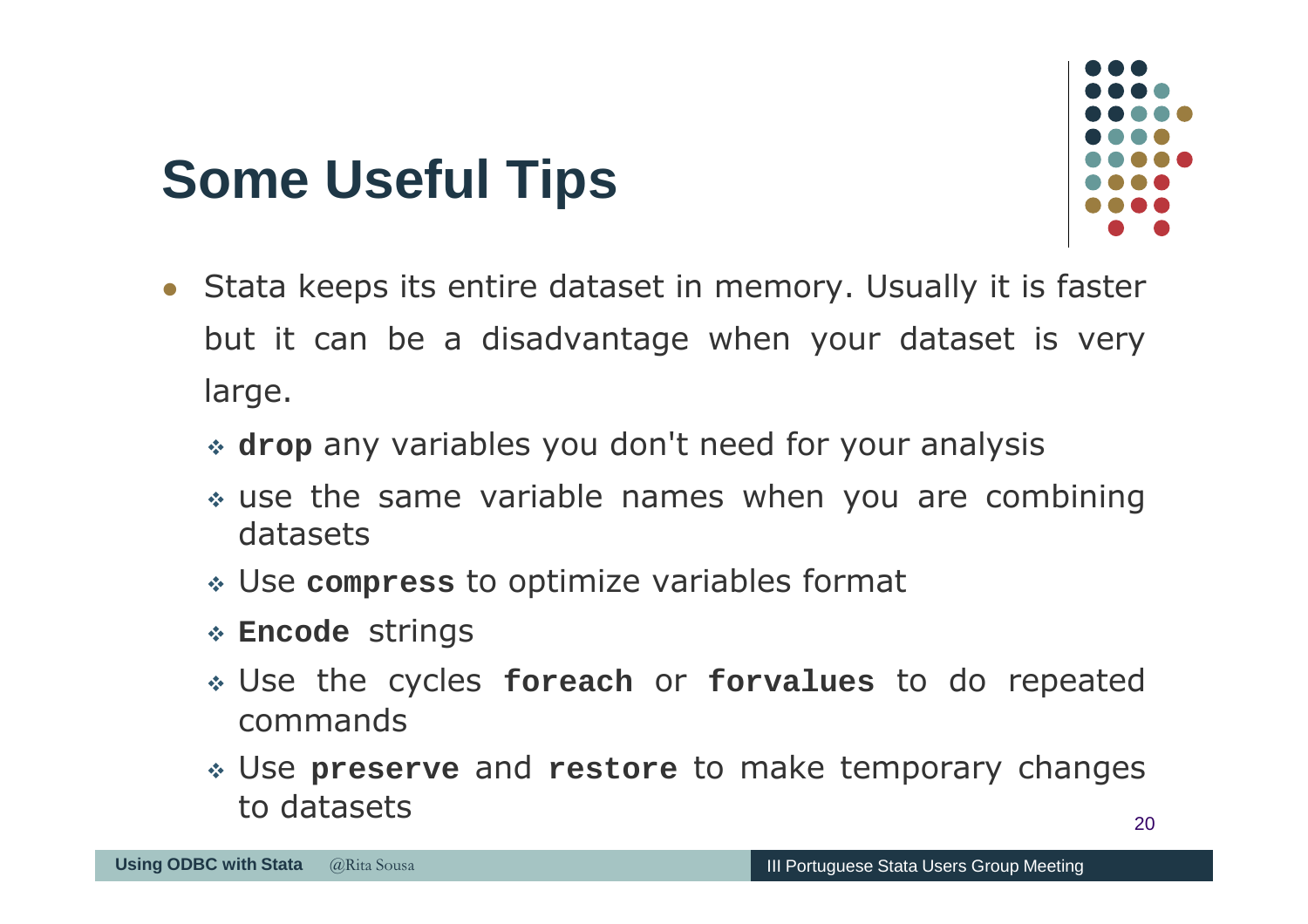#### - Stata command **odbc** allows Stata to load, write, or view data from ODBC sources.

- This command offers a usefu set of function calls that can be used to access data stored in many different types of database management systems.
- Oracle, SQL Server, Access, Excel, MySQL and DB2 are some examples of available ODBC data sources.
- XX Congresso da Sociedade Portuguesa de Estatística- Stata's **odbc** is <sup>a</sup> resourceful solution that allow us to query external databases and insert or update records in those databases.

**Final Remarks**